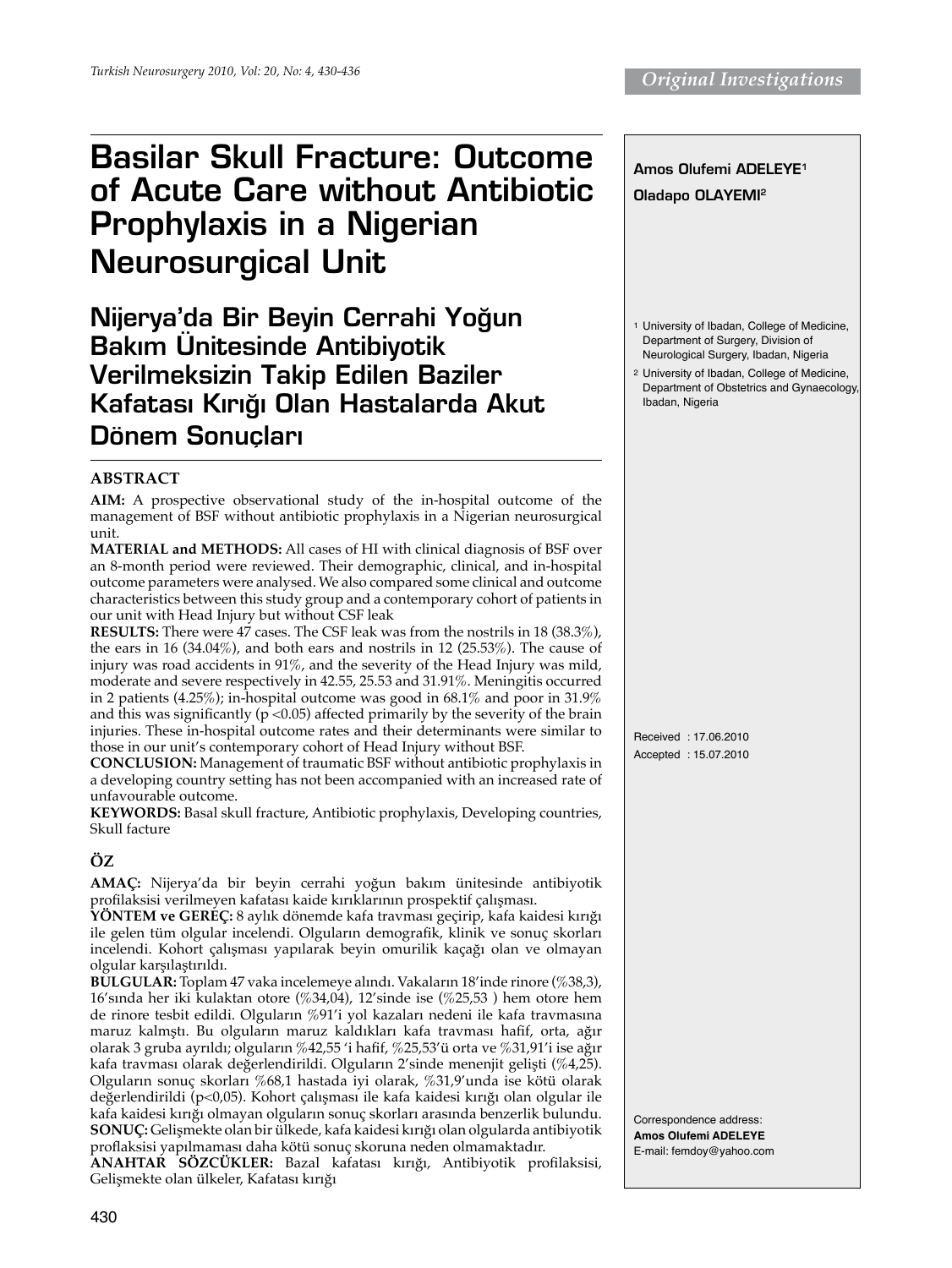#### **INTRODUCTION**

The controversy surrounding the place of prophylactic antibiotics in the management of basal skull fracture (BSF) leading to traumatic cerebrospinal fluid (CSF) leak is age old (11, 14,21). Yet meningitis is a well-known serious complication of BSF (6).For the latter reason, a number of early authors recommended routine use of antibiotic prophylaxis in patients with BSF based on i) the fact that post traumatic CSF leak exposes the intracranial space to contamination, and the development of meningitis, by the nasopharyngeal flora, and ii) their documented high rate of meningitis in patients without prophylaxis (8,19, 21). Other authors in the same early era however produced contrasting series showing no benefit of antibiotic prophylaxis (16, 17). It was also contended that meningitis does not develop in every patient with BSF and that prophylactic antimicrobial therapy holds the moreharm-than-good potential to actually expose the nasopharyngeal and or the intracranial space in such individuals to more virulent organisms (17, 21).

The divergent conclusions of two contemporary meta-analyses on the subject appear to have only further stretched the already well-worn controversy (11, 23) even though a much more recent Cochrane meta-analysis would appear to be the beginning of the end of this age long debate (22).

In spite of such great interest on this issue, only few studies from Africa (2, 8) and none from the sub-Sahara region are known to us on the place of prophylactic antibiotics in the acute care of traumatic CSF leak from the ear, nose or throat (ENT).

We managed cases of head injury (HI) with associated clinical signs of BSF without the use of antibiotic prophylaxis in a Nigerian neurosurgical unit over an 8-month period. This is a prospective observational study of the in-hospital outcomes of this line of care in a developing country practice setting.

#### **MATERIALS AND METHOD**

A prospective observational analysis of cases of HI with clinical evidence of BSF managed without the use of antibiotic prophylaxis has been carried out. Clinical diagnosis of BSF was made in those cases of HI with associated CSF leakage from the ear, nose and or throat with or without the other signs like periorbital ecchymosis, subconjunctival haemorrhage

and post auricular / mastoid ecchymosis (6, 14). They were managed solely with respect to the pathology / severity of their traumatic brain / head injury. Clinical surveillance was maintained for the in-hospital occurrence of meningitis which when suspected was then evaluated and treated with antimicrobials.

These cases of BSF have been drawn out of the total cohort of cases of HI managed between May and December 2005 in our neurosurgical unit in the Lagos State University Teaching Hospital, Ikeja, Nigeria. Cases with bloody discharge from local trauma to the ENT region were not included in this analysis.

Apart from the age and sex distribution, relevant clinical characteristics reviewed were the cause and severity of the index head injury using the Glasgow coma scale, GCS; the distribution of the CSF efflux in the ear, nose and or throat; associated loss of consciousness (LOC), anisocoria, fever (temperature >380 C), tachycardia (pulse >100/minute), hypotension (systolic blood pressure, BP, <90mmHg), presence or absence of associated significant systemic injury and cranial computed tomography (CT) diagnosis of basilar skull fracture. Outcome of management was determined at the time of death or hospital discharge and the measures used were length of hospital stay in days, occurrence of meningitis during the hospital stay, and the Glasgow outcome scale (GOS) on discharge.

Comparison of some clinical and outcome characteristics between these cases of HI with CSF efflux and a contemporary cohort in our unit of HI without CSF efflux was also done. This was with a view to ascertaining any noteworthy difference in these two groups that may impact on their respective clinical management.

Using the Stata 8 statistical software (Statacorp,College Station, TX, USA), descriptive statistics were recorded as frequencies and means with (95% confidence intervals). Inferential statistics were done with the Pearson's chi-square test (or the Fisher's exact test) for categorical variables, and with Student's t test for continuous variables. The level of statistical significance was set at a p value <0.05.

#### **RESULTS**

There were 47 cases of head injury with associated clear or serosanguinous fluid discharge from the ENT passages in which clinical diagnosis of basilar skull fracture was made. These constituted 33% of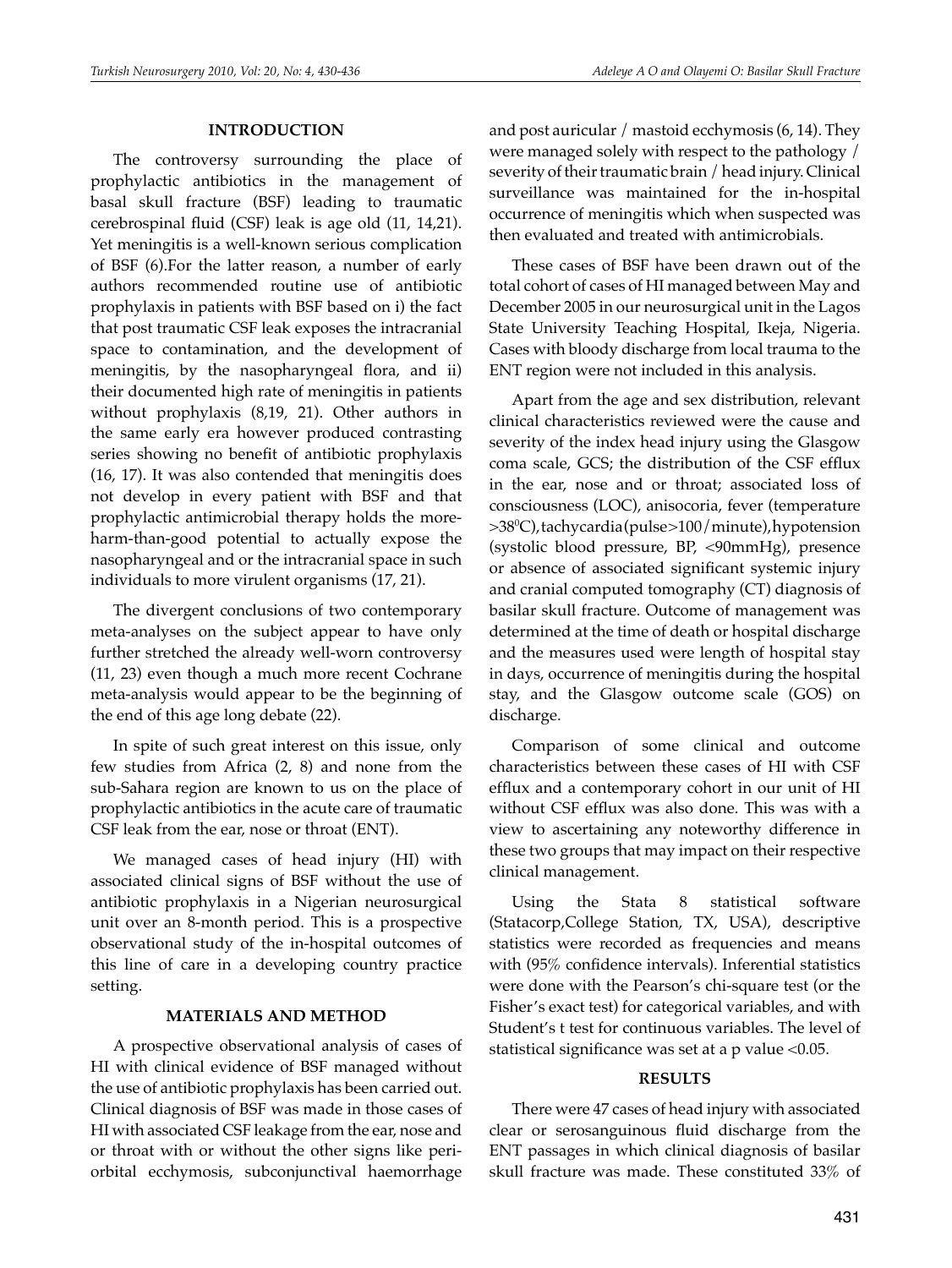the 143 cases of head injury managed by us in this study period. Forty-three cases were male and 4 were females, male/female ratio of 10.75 to 1. The patients' age range was 1.5 to 68 years; mean and median age being both 30 years. The cause of the head injury was road accident in 91% of the cases: motor vehicle accident (MVA) in 27 cases (57.45%) and motorcycle accident (MCA) in 16 cases (34.04%). Falls and assaults accounted for the remaining 4 cases.

## *Clinical Characteristics*

The distribution of the CSF efflux was 18 (38.3%) from the ears, 16 (34.04%) from the nostrils, 1 (2.13%) from the throat and 12 (25.53%) from both the ears and nostrils.

Using the GCS classification, 20 cases (42.55%) had mild, 12 (25.53%) moderate and 15 (31.91%) severe head injuries. There were associated systemic injuries in 15 cases (31.91%), 11 of which involved the limbs or the pelvis. Forty-one cases (87.23%) had a documented history of loss of consciousness; 5 cases  $(10.64\%)$  had fever, 6  $(12.77\%)$  had hypotension, and 12 (25.53%) had anisocoria. Cranial CT was requested in all cases but was obtained in only 16 cases (34.04%). This revealed evidence of basilar fracture, frontal and or midbasal, in 10 cases, or 62.5% of the cases that had CT done. Associated intracranial injuries revealed by cranial CT included acute epidural and subdural haematoma in 4 cases and brain contusions/ haemorrhage in 14 cases.

## *In-hospital outcome*

## *Meningitis*

Two (4.25%) in-hospital cases of meningitis were recorded. These were diagnosed clinically with the presence of fever, tachycardia, and clinical meningism (11). Lumbar CSF was seropurulent in one case and serosanguinous in the other. Microbiological study of

the CSF samples did not yield any significant culture and both cases were managed successfully with third generation cephalosporins. They were both discharged with GCS of 15 and only moderate deficit on the GOS.

## *Glasgow Outcome Scale on discharge and determinants of outcome*

Ten cases of in-hospital deaths were recorded representing all-cause mortality rate of 21.28%. Seven cases (14.89%) were discharged as normal, 25 (53.19%) had moderate deficit, 2 (4.26%) had severe deficit and 3 (6.38%) were in the vegetative state. In other words, 32 cases (68.1%) had good outcome on the dichotomised GOS and 15 (31.9%) had a poor outcome. Fourteen of the 15 cases with a poor outcome were from those with severe head injury (Table I).

Univariate analysis showed the severity of brain injury to have significant effect,  $p<0.001$ , on the mortality and poor outcome rate in this cohort of head injury with clinical evidence of basilar skull fracture. Loss of consciousness greater than 48 hours, and presence of anisocoria and hypotension were also significantly associated with worse outcome (p<0.05) (Table II). There was no significant association between patient's age, presence of fever, or the cause of injury with the outcome status in this study.

No case of meningitis was recorded in the group of head injured patients without CSF leak compared with 2 (4.26%) cases in the cohort with fluid leak. The difference however was not statistically significant.

Table III showed the result of the comparison of some of the clinical and outcome characteristics between these cases of head injury with CSF discharge and a contemporary cohort of head injury without CSF efflux managed in our unit. Both groups were of the same age distribution and there were no significant

**Table I:** Glasgow Outcome Scale Values for Cases of Head Injury with Basilar Fracture Based on the Brain Injury Severity

|                         | Normal<br>outcome | Moderate<br>deficit | <b>Severe</b><br>deficit | Vegetative<br>state | <b>Death</b> | <b>Total</b> |
|-------------------------|-------------------|---------------------|--------------------------|---------------------|--------------|--------------|
| Severity of head injury |                   |                     |                          |                     |              |              |
| Mild (GCS 13-15)        | 6(30.00)          | 14 (70.00)          | 0(0.00)                  | 0(0.00)             | 0(0.00)      | 20(42.55)    |
| Moderate (GCS 9-12)     | 1(8.33)           | 10(83.33)           | 0(0.00)                  | 0(0.00)             | 1(8.33)      | 12(25.53)    |
| Severe (GCS 3-8)        | 0(0.00)           | 1(6.67)             | 2(13.33)                 | 3(20.00)            | 9(60.00)     | 15 (31.91)   |
| Total                   | 7(14.89)          | 25(53.19)           | 2(4.26)                  | 3(6.38)             | 10 (21.28)   | 47(100.00)   |

*p <0.001, Fisher's exact test; Numbers in parentheses are percentages except otherwise indicated. GCS=Glasgow coma scale; GOS=Glasgow outcome scale*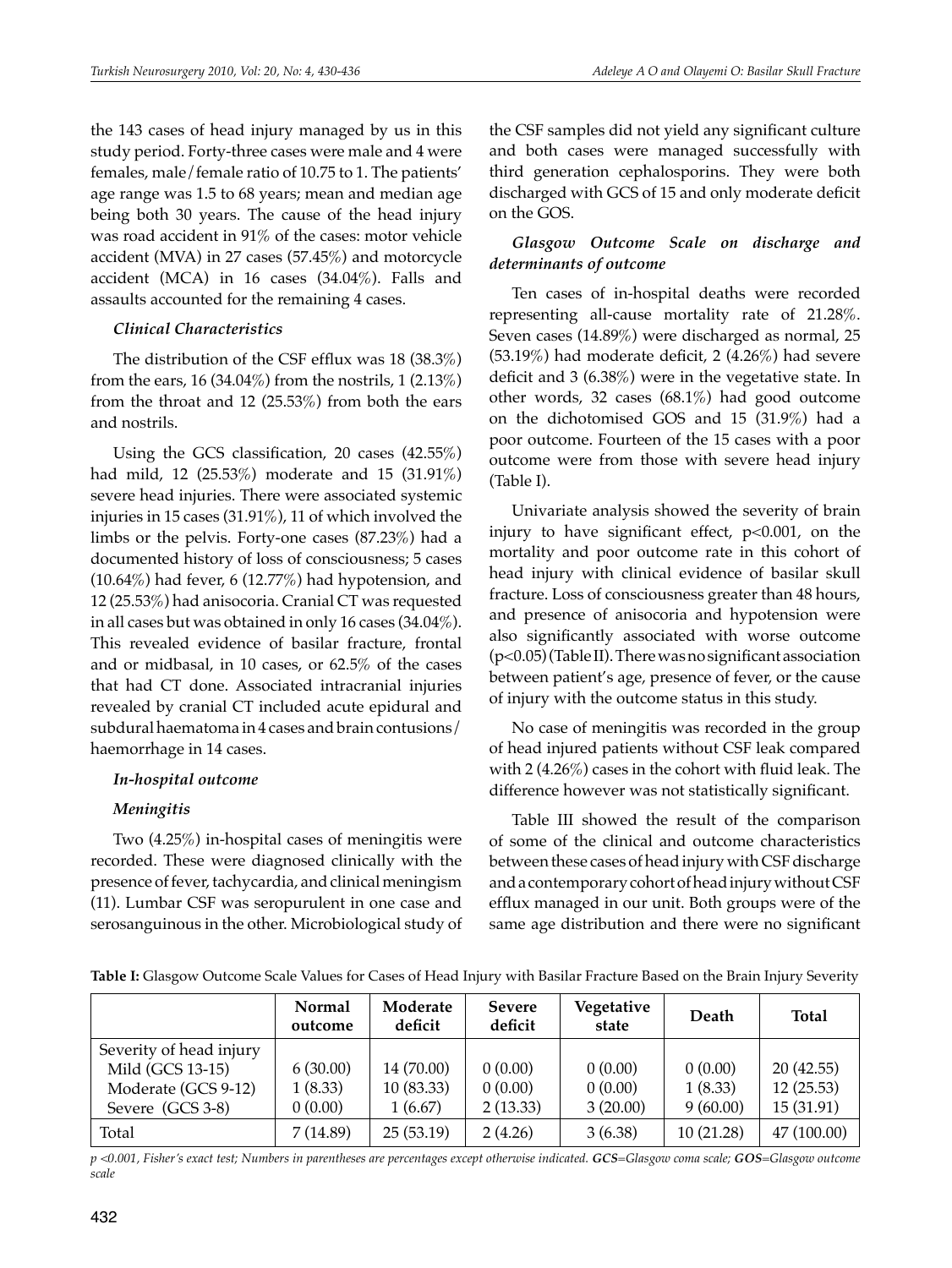| Variable<br>$N=47$    | Good outcome | Poor outcome | P value |  |
|-----------------------|--------------|--------------|---------|--|
| Loss of consciousness |              |              |         |  |
| >48hrs                | 14 (48.28)   | 15(51.72)    | 0.002   |  |
| $<$ 48 $h$ rs         | 18 (100.00)  | 0(0.00)      |         |  |
| Hypotension           |              |              |         |  |
| Present               | 1(16.67)     | 5(83.33)     | 0.009   |  |
| Absent                | 31(75.61)    | 10 (24.39)   |         |  |
| Anisocoria            |              |              |         |  |
| Present               | 3(25.00)     | 9(75.00)     | 0.005   |  |
| Absent                | 29 (82.86)   | 6(17.14)     |         |  |

**Table II:** Significant Outcome Determinants on the Dichotomised Gos in Cases of Head Injury with Associated Csf Leak

*P value on Fisher's exact test. CSF=cerebrospinal fluid, GOS=Glasgow outcome scale*

differences ( $p > 0.05$ ) between the two groups with respect to the presence of loss of consciousness, fever, anisocoria and associated systemic injury. Cases with CSF leakage however had significantly longer length of LOC, higher incidence of anisocoria, injury from road accident and of severe head injury than those without ENT efflux. The cranial CT scan of the former was also more likely to reveal evidence of basilar fracture, p<0.05 in each case.

All told, the mortality and poor outcome rate on dichotomised GOS was not significantly different between the two groups. However, a significantly lower proportion (15%) of the group with CSF efflux was discharged in a normal functional state compared with (50%) in those without fluid leakage. Those with CSF discharge also had significantly longer mean length (10.02 days versus 6.90 days) of hospital stay (Table III).

## **DISCUSSION**

The findings of a prospective observational analysis of cases of head injury with associated CSF leakage from the ear, nose and throat (ENT) in keeping with basilar skull fracture and who were managed without the use of antibiotic prophylaxis in a Nigerian neurosurgical unit have been presented. It appears to be the first such documented analysis in accessible literature from sub-Saharan Africa.

The majority of the patients were young males, outcome of management was significantly determined by the severity of the associated brain injury, presence of anisocoria, hypotension and prolonged unconsciousness (24). Meningitis occurred in-hospital in only 2 patients (4%) and was successfully managed after diagnosis. The rate of meningitis in basilar skull fracture managed with or without antibiotic prophylaxis varies in the literature possibly due to the heterogeneity of the series concerned. The reported rates include figures such as 9.2 to 17.8% (23), and 4 to 30% (2, 14).

The all-cause mortality rate of 21% in this study is also similar to the rate in our earlier series on HI (1) and also similar to the rates in the other low and middle income regions of the world (7).

Compared with our unit's contemporary cohort of HI without BSF however, cases with CSF leak were less likely to be discharged home in the normal functional status on the GOS. This may be due to the fact the latter cases were more severely brain injured and also had a higher incidence of some of the known determinants of poor outcome from HI like hypotension, anisocoria and prolonged LOC (1, 7, 24).

## *Limitations of this study*

Our findings are based on a single hospital unit practice and as such there are limits to which they can be generalised.

We have also not excluded cases of post-traumatic rhinorrhoea/rhinorrhagia and / or otorrhoea/ otorrhagia lasting less than 24 hours from our analysis. This may be one explanation for the high rate 33% of BSF in our unit head injury cohort compared to the rates of, 3 to 24% in the literature (23). The prospective nature of our study may also account for our relatively high capture rate of BSF: 75% of the cases reviewed by Villabalos et al in their meta-analysis were from retrospective studies (23). More specifically to the point of the study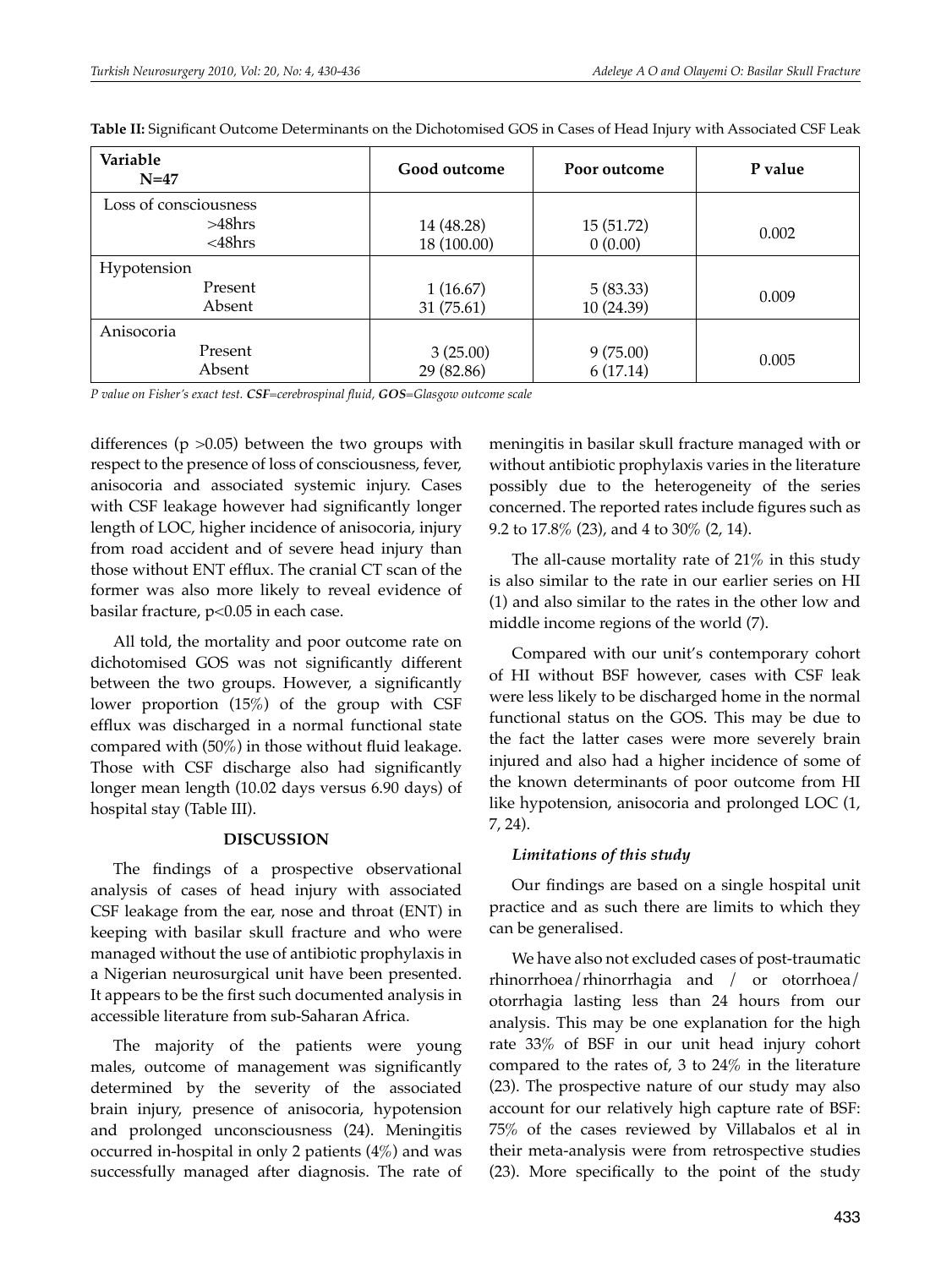| Variable                                                       | With CSF efflux<br>$N=47$ | <b>Without CSF efflux</b><br>$N=96$ | P value            |
|----------------------------------------------------------------|---------------------------|-------------------------------------|--------------------|
| Mean age (95% confidence interval)                             | 30.37(25.79-34.95)        | 28.57(25.05-32.10)                  | >0.05              |
| Aetiology of HI                                                |                           |                                     |                    |
| Road accident                                                  | 43 (91.49)                | 64 (66.67)                          | 0.001 <sub>b</sub> |
| Others                                                         | 4(8.51)                   | 32 (33.33)                          |                    |
| Severity of HI<br>Mild<br>(GCS 13-15)                          | 20 (42.55)                | 65 (67.71)                          |                    |
| $(GCS 9-12)$<br>Moderate                                       | 12 (25.53)                | 14 (14.58)                          | 0.02a              |
| $(GCS 3-8)$<br>Severe                                          | 15 (31.91)                | 17 (17.71)                          |                    |
| Loss of consciousness                                          |                           |                                     |                    |
| Present                                                        | 43 (91.49)                | 83 (86.46)                          | 0.58 <sub>b</sub>  |
| Absent                                                         | 4(5.51)                   | 13 (13.54)                          |                    |
| Duration of loss of consciousness<br>(95% confidence interval) | 57.67(36.21-79.13)        | 21.31(13.42-29.19)                  | 0.002              |
| Fever (temperature >38°C)                                      |                           |                                     |                    |
| Present                                                        | 5(10.64)                  | 7(7.29)                             | 0.50a              |
| Absent                                                         | 42 (89.36)                | 89 (92.71)                          |                    |
| Tachycardia (pulse >110/minute)                                |                           |                                     |                    |
| Present                                                        | 11(23.40)                 | 19 (19.79)                          | 0.14a              |
| Absent                                                         | 36 (76.60)                | 77 (80.21)                          |                    |
| Anisocoria                                                     |                           |                                     |                    |
| Present<br>Absent                                              | 12(25.53)<br>35 (74.47)   | 12 (12.50)<br>84 (87.50)            | 0.05a              |
| Associated systemic injury                                     |                           |                                     |                    |
| Present                                                        | 15 (31.91)                | 23 (23.96)                          |                    |
| Absent                                                         | 32 (68.09)                | 73 (76.04)                          | 0.31a              |
| Clinical suspicion of basilar fracture                         |                           |                                     |                    |
| Yes                                                            | 31 (65.96)                | 11(11.46)                           |                    |
| N <sub>o</sub>                                                 | 16 (34.04)                | 85 (88.54)                          | < 0.001a           |
| Basilar fracture on CT scan<br>$(N=40)$                        |                           |                                     |                    |
| Present                                                        | 10(62.50)                 | 5(20.83)                            | 0.05a              |
| Absent                                                         | 6(37.50)                  | 19 (79.17)                          |                    |
| Mean length of hospital stay/days<br>(95% confidence interval) | 10.02(7.29-12.76)         | $6.90(5.25-8.54)$                   | 0.04               |
| Outcome at discharge on the GOS                                |                           |                                     |                    |
| Normal                                                         | 7(14.89)                  | 48 (50.00)                          |                    |
| Moderate deficit                                               | 25(53.19)                 | 27 (28.13)                          |                    |
| Severe deficit                                                 | 2(4.26)                   | 2(2.08)                             | <0.001b            |
| Vegetative state                                               | 3(6.38)                   | 1(1.01)                             |                    |
| Death                                                          | 10 (21.28)                | 18 (18.75)                          |                    |
| Dichotomised GOS<br>Good outcome                               |                           |                                     |                    |
| Poor outcome                                                   | 32 (68.08)<br>15 (31.92)  | 75 (78.13)<br>21 (21.87)            | 0.19a              |

Table III: Comparison of Some Clinical and Outcome Characteristics Between the Cases of Head Injury with CSF Efflux and a Contemporary Cohort without Efflux

*P value on student's t test for continuous variable; for categorical variables, a=Pearson's chi-square test, b=Fisher's exact test CSF=cerebrospinal fluid, CT=computerised tomography, GCS=Glasgow coma score, GOS=Glasgow outcome scale, HI=head injury*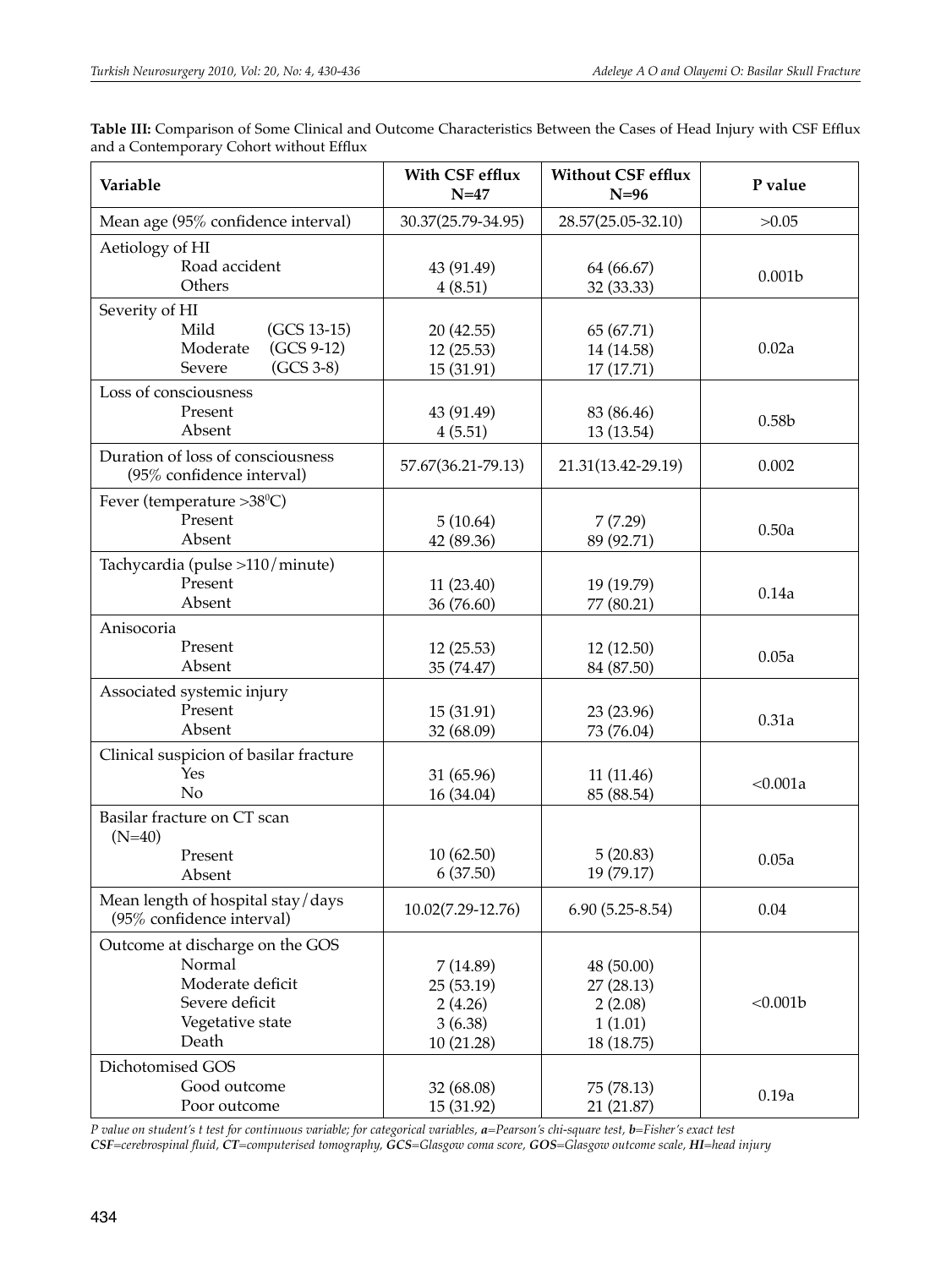however, some authors are of the opinion that the natural history of traumatic CSF leakage lasting less than 24 hours is so innocuous that the justification for antibiotic prophylaxis in them may be tenuous indeed. Nonetheless, it is also known that patients do remain at risk for many years for developing meningitis after the cessation, no matter when, of the post-traumatic CSF leak (9).

In addition, the short-term duration of our outcome study in this series (that is, only in-hospital outcome) is to be kept in view especially knowing that patients remain at risk for intracranial sepsis for many years after the index BSF. However studies with long term follow-up are not only rare  $(12, 23)$ , it is also known that the risk of meningitis in this setting is actually greatest only within the first two weeks of the trauma, dropping sharply after three months (9, 17).

## *Similar studies from this region*

All said, only 2 studies from Africa are known to us on this all-important subject. Both emanated from South Africa in 1992. The first one, a paediatric series, established a low incidence of about 4% of infective complications with or without prophylactic antibiotics in children with BSF (2). The other study was in adults with open skull fractures, the majority of which were really calvarial. Nevertheless, with 0% and 13% rates of meningitis respectively with and without prophylaxis in their cases with BSF, the authors averred that all cases of open and basilar skull fracture should always be covered with antibiotic (8). No other African study on this subject, especially from the sub-Saharan region is known to us and our empirical experience is that opinions are strongly divided in this region on the place of prophylactic antibiotics in the management of cases of HI with suspected fracture of the base of the skull following clinical evidence of CSF leak from the ENT passages.

# *The place of prophylactic antibiotic in basilar skull fracture*

Controversy on this subject however is an ageold, worldwide debate by no means limited to Africa. Hence although meningitis is a well-known serious complication of BSF there are as yet no conclusive studies on the place of prophylactic antibiotics in BSF (15, 22, 23). While some early authors showed benefits with antibiotic prophylaxis (8, 13, 19), many others of their contemporaries not only found no such benefits (2, 6, 9, 16, 18), some actually showed the use of prophylactic antibiotics to be associated with higher rate of meningitis  $(4, 5, 17)$ .

The same debate has persisted till the current era. While there are many case series and few controlled studies showing no benefit for the use of prophylactic antibiotic in BSF (3, 11, 20), one contemporary study showed the rate of meningitis complicating BSF reduced by about 50% with prophylaxis (14). More importantly, even two contemporary meta-analyses on the subject in 1997 and 1998 only gave conflicting conclusions, the one for and the other against the use of prophylactic antibiotic in this setting (11, 23) .

Without doubt, the best way to resolve this long standing, yet critically important, clinical impasse would be the mounting of a properly conducted, and probably multi-centred blinded randomised controlled trial. The big question however is whether even this would materialise soon. One such single unit-based trial proposed since 2006 apparently is yet to be concluded (10).

It appears then that, apart from unit audit experiences as presented in this study, clinical decision making on the need for antibiotic prophylaxis in BSF can, for now, be based on the findings of the recent meta-analyses on this subject (11, 22, 23).

Conclusions Management of traumatic BSF without antibiotic prophylaxis in a developing country setting has not been attended with increased rate of meningitis or all-cause mortality in this prospective in-hospital study. The place of antibiotic prophylaxis in the acute care of post traumatic skull base fractures remains unresolved, not even from the findings of some recently concluded meta-analyses of the literature on the subject. It is apparent that only properly conducted and well-powered randomized controlled trials could settle this age old clinical controversy.

## *Abbreviations used in this paper*

BSF=basilar skull fracture; CSF=cerebrospinal fluid; CT=computed tomography; ENT=ear, nose and throat; GCS=Glasgow coma scale; GOS=Glasgow outcome scale; HI=head injury; LOC=loss of consciousness; MCA=motor cycle accident; MVA=motor vehicle accident